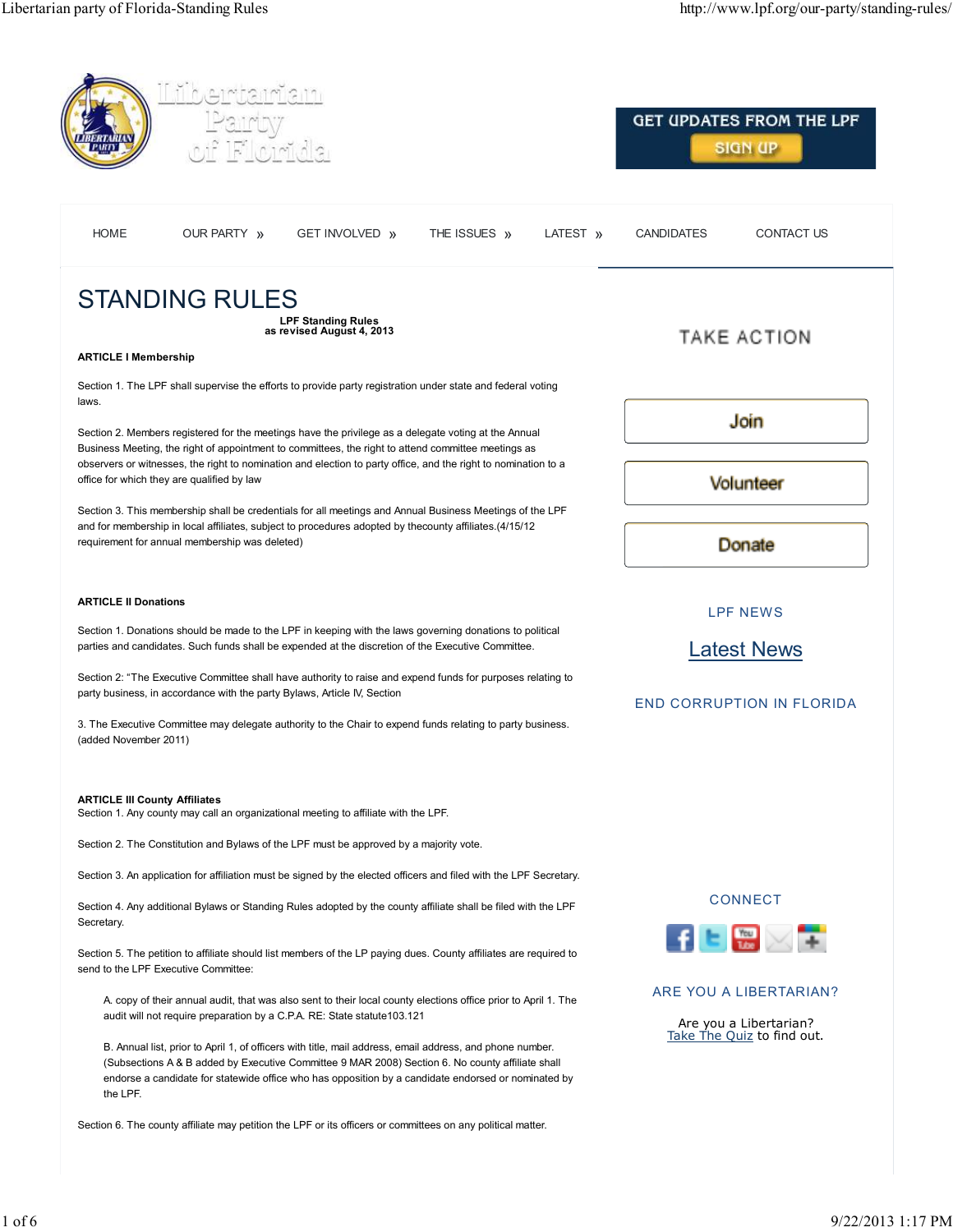#### **ARTICLE IV Election of Officers, Directors, Candidates**

Section 1. All candidates for office and political office may be asked to confirm certain basic principles before the convention This may be delegated to the Nominating Committee for candidates for party office (including Delegates to the National Convention of the Libertarian Party and Presidential Electors) and to the Electoral Victory Committee for Candidates for political office, and includes confirming that they are members of the State Party and registered to vote in the state as Libertarians. (Passed by the Executive Committee 1-16-93, delineating 2 committees, Executive Committee, 7-10-93, amended by the Executive Committee 3-6-96 and 7-27-96)

Section 2. All candidates for officers, directors, and political office shall file intention forms with the nominating committee or with the secretary as nominated from the floor. These will be provided by the committee.

Section 3. Such forms should be on file before the Executive Committee names a person to fill the vacancy.

Section 4. Candidates nominated must be able to serve if elected.

Section 5. Delegates and Alternates to the National Convention of the Libertarian Party, not otherwise elected at an LPF convention, may be designated by a majority vote of those members of the LPF Executive Committee in attendance at the National Convention. (Passed by the Executive Committee, 6-5-96)

Section 6: Notice of all party meetings shall be provided and include the time, date, and place (or telephone conference number, internet URL, and login information where applicable)at least fourteen (14) days prior to the meeting date. Notice of meetings, including the above referenced information, shall be published on the official Libertarian Party of Florida website at http://www.lpf.org at least fourteen (14) days prior to the meeting date." (added November 2011)

Section 7: In a presidential election year, the Executive Committee shall nominate presidential electors equal to the total number of U.S. Representatives and Senators in the State of Florida. The list of presidential elector nominees shall be presented to the Governor prior to September 1st, or as required by law. (added November 20

#### **ARTICLE V Executive Committee Meetings**

Section 1. The Executive Committee shall meet at such time and place as directed by the Chairperson, or at the written request of one-third or more of the Executive Committee, or by the written request of a county affiliate. Notice shall be given in such manner to insure a quorum.

Section 2. The Executive Committee may without meeting, conduct business by communication, voting on questions put to them by or with the approval of the chairperson. Such vote shall be kept by the Secretary until the next meeting and then such vote shall be incorporated in the minutes. A majority vote of the committee shall prevail. If a majority of affirmative votes is not recorded within fifteen (15) days, the question will have failed to pass. (Amended by the Executive Committee, 7-10-93)

Section 3. Proxy voting shall not be allowed, but members can vote on specific questions by written notice. Voting by telephone can be conducted if no objection is raised.

Section 4. The Executive Committee, after review with the affiliate concerned, may, by a two thirds vote, suspend the affiliation of a county party, a member of the party, or an officer or director of the Executive Committee.

Section 5. The immediate past Chairperson shall serve on the Executive Committee and be entitled to all due notices, but shall not have the right to vote unless entitled to vote because of election to another Executive committee position. (Amended by the Executive Committee, 7-10-93)

Section 6. Non-attendance of executive committee members shall be handled as described in this section.

A) A member shall be deemed to be in non-attendance if, at a regularly scheduled Executive Committee meeting, the member fails to respond during roll call, or having missed roll call, fails to announce his or her presence before the meeting is adjourned.

B) A members non-attendance may be excused, and thus not counted for purposes of part A of this section by declaration of the chair.

C) When a member reaches the proscribed terms to be construed as resigned that resignation shall be accepted only upon successful motion to accept that resignation made by any member of the Executive Committee. Any such resigned member shall be removed from the Executive Committee without prejudice

to future appointment or election to the Executive Committee.

D) The secretary shall maintain and make available attendance records of all

Executive Committee members.

E.) Members are required to announce if they are leaving early. Failure to do so will be considered an absence.

![](_page_1_Picture_24.jpeg)

If you are, then join the LPF!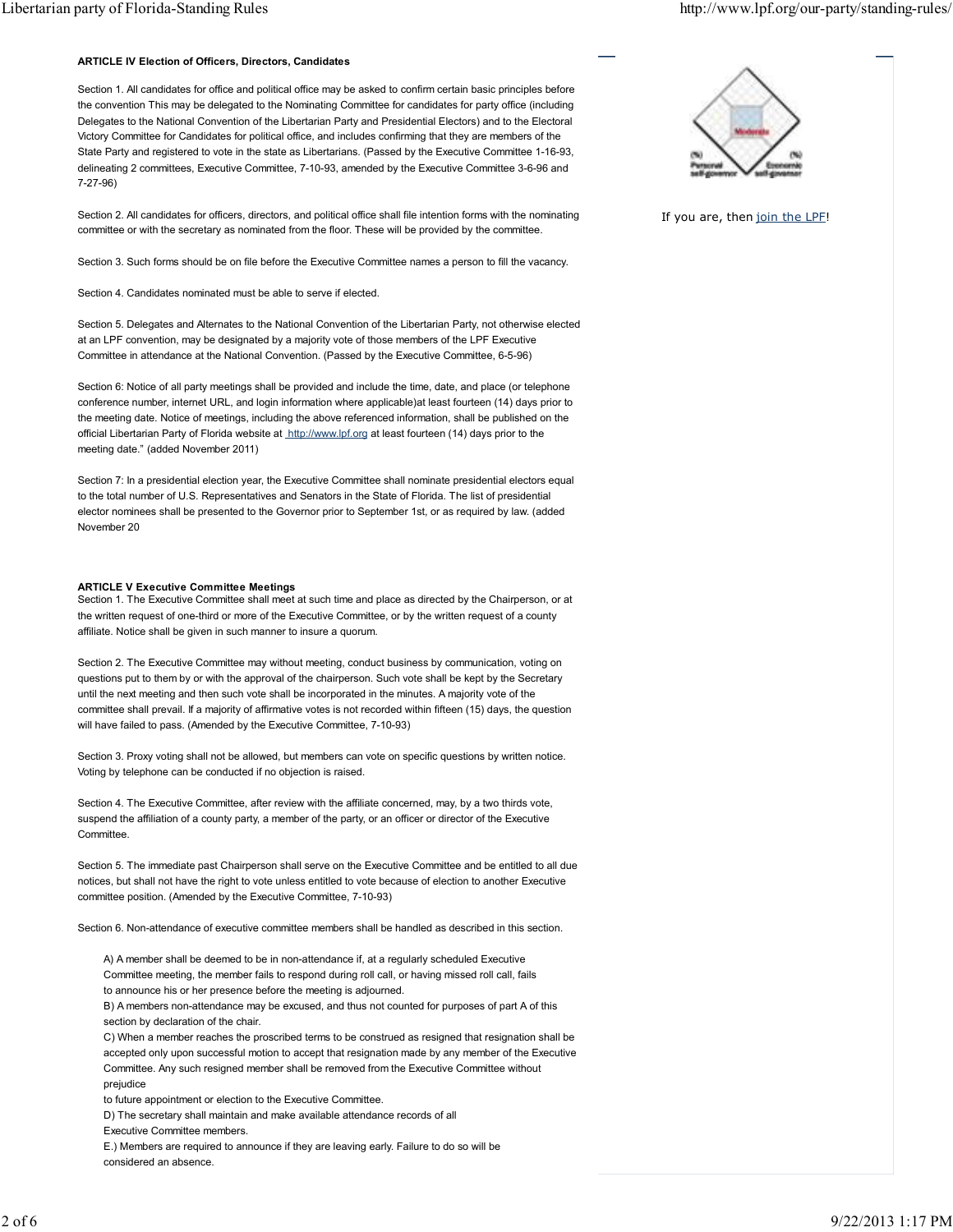7. Upon suspension of an officer of the party or a member of the executive committee, the officer or member may appeal the suspension in writing within 30 days. If no appeal is made by the suspended officer or member, they shall be removed from office upon expiration of the30-day appeal period. If an appeal is made, the executive committee shall review the appeal and vote upon removal at the next regularly scheduled executive committee meeting. A 2/3 majority vote for will be required to remove the suspended officer or member. Should the vote fail, the suspension will be lifted. (Added November 2011)

# **ARTICLE VI Convention Rules**

Section 1. A minority report may be made by two members or 10% of the committee on any plank of the platform or changes under the Rules Committee. There shall be a limit of two minority reports on any one of the items. The highest number of votes shall determine the rank of the reports.

Section 2. The Chairperson of the committee shall decide the order of business and the appearance of persons before the committee.

#### **ARTICLE VII Statement of Principles, Platform & Policy**

Section 1. The Statement of Principles of the party and Platform of the Libertarian Party may be ratified by the LPF.

Section 2. A supplement party platform for Florida politics may be presented to any annual convention.

Section 3. The LPF may adopt resolutions to present to the National Libertarian Party convention.

Section 4. The affiliates reserve the right to adopt local platforms.

Section 5. A vote of two-thirds of the general membership shall be required to veto theStatement of Principles and subject the LPF to suspension from the National Party.

Section 6. A vote of two-thirds of the general membership shall be required before the LPFwill not actively support the National platform or candidate. **ARTICLE VIII Spokesmanship**

Section 1. The Chairperson shall speak for and at the direction of the Executive Committee and the Party.

Section 2. Persons speaking for the LPF shall have the express approval of the Chairperson or reserve their comments to personal comments.

# **ARTICLE IX Proprietary Use of 'LPF' (Entire Article added at NOV 2007 Executive Committee Meeting)**

Section 1. In recognition of the fact that the label "LPF" is frequently used to refer to the Libertarian Party of Florida, the members of the the LPF should adhere to the following guidelines:

A. Any website, discussion forum, email list server, or other similar entity, including, but not limited to, Yahoo groups and Google groups (hereinafter "web entities") that use the label "LPF" in its name shall be owned and operated only by current members of the Executive Committee of the Libertarian Party of Florida and its recognized affiliates;

B. Each web entity shall be owned, when practicable, by three current members ofthe Executive Committee of the Libertarian Party of Florida, one of which shall include the current Chair of the Libertarian Party of Florida, and, if the web entity is limited in scope to a county where an affiliate is recognized, the Chair of the local affiliate of the Libertarian Party of Florida;

C. If ownership cannot be practically shared due to the nature of the web entity, the Chair of the Libertarian Party of Florida, and, if applicable, the Chair of any local affiliate, shall be moderators of the web entity;

D. If the conditions of b. and c. cannot be satisfied, the operator or owner of the web entity shall seek the written authorization of the Chair of the Libertarian Party of Florida, and, if applicable, the Chair of any local affiliate to create or continue operating said web entity.

E. If any member operates a web entity that frequently includes discussion that references the LPF or could reasonably be mistaken by a member of the general public as authorized communication by the LPF, such member should cause to be included within the web entity a disclaimer similar to the following in form and meaning: "The contents of this site (group, etc.) are not authorized or approved by the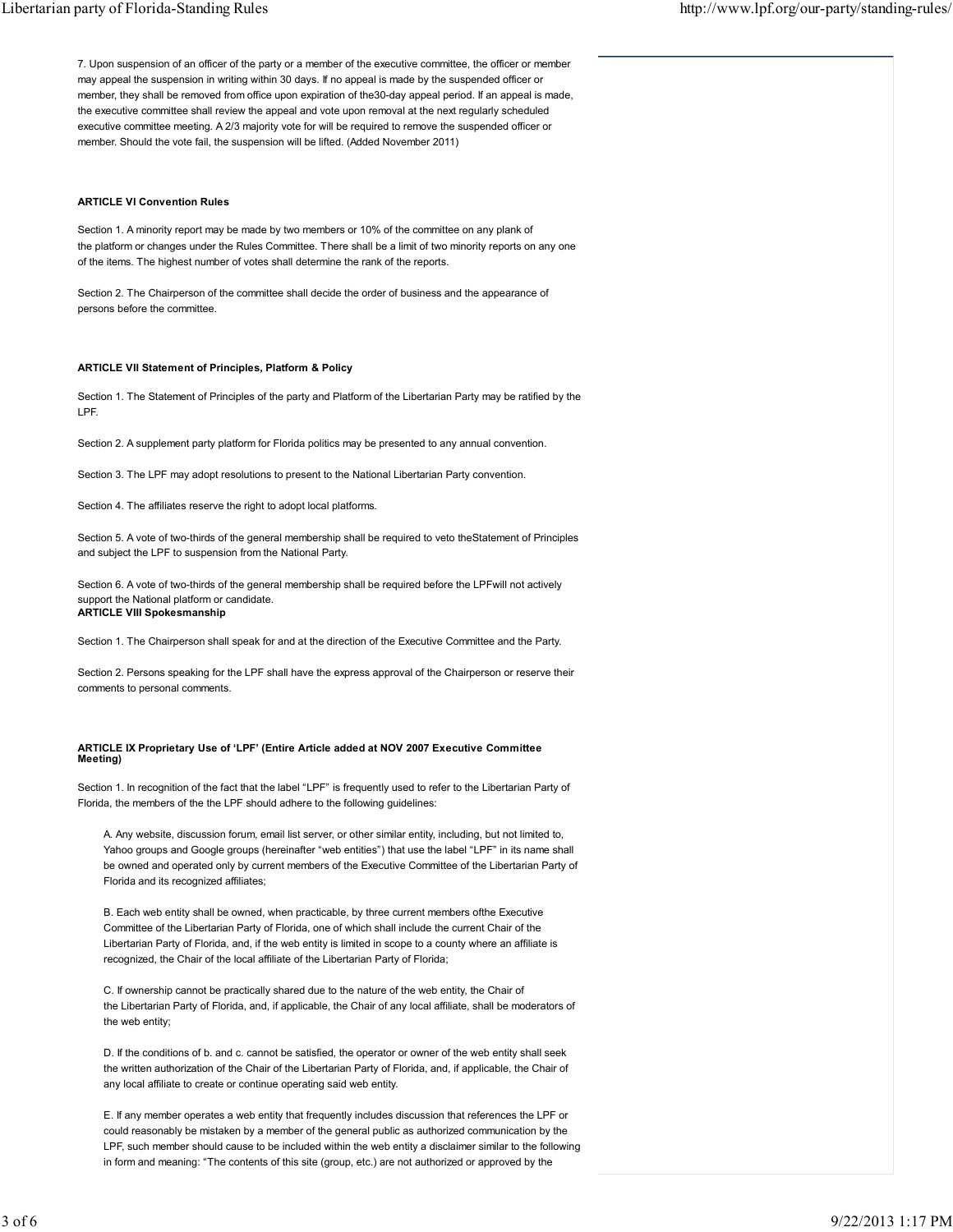the Libertarian Party of Florida or any of its affiliates."

Section 2. The LPF recognizes and respects the rights of others to use the label "LPF" to accurately refer to the Libertarian Party of Florida. The LPF also asserts its right to maintain control over any use of the label "LPF" that may cause confusion as to the source and authenticity of any content included in any web entity.

Section 3. The LPF, through the Chair, shall designate members to serve as owners and moderators of web entities. Said members will serve in such roles at the discretion of the Chair and may be removed from such position at any time by the Chair.

Section 4. The owners of any web entity shall have the authority to terminate said entity, but shall take all reasonable action to preserve the contents and history of such web entity prior to its termination.

Section 5. The owners and moderators of any web entity should establish and publish policies consistent with the purposes of the web entity and consistently enforce said policies. Said enforcement should be at the discretion of the owners or moderators, subject to the authority of the Chair of the Libertarian Party of Florida to remove and change the owners or moderators of any web entity.

Section 6. All archives, document stores, electronic data, etc. that were created by, at the direction of, or authorized by the LPF remain its property and such archive or web entity should be owned and operated as directed in 1. However, the LPF expressly acknowledges the right of any person to compile and publish public information, so long as the compilation or publication cannot be reasonably mistaken as action taken by or authorized by the LPF.

#### **ARTICLE X Annual Convention Agenda**

Section 1. The Executive Committee shall manage all conventions.

Section 2. Any members may request the Executive Committee to include on the agenda any item. Such request shall be in writing to the Chairperson thirty (30) days prior to the convention, or within seven (7) days following the announced date and place of the convention, whichever is closest to the convention date.

Section 3. The agenda must include all items required by the Bylaws and Standing Rules. Section 4. The Rules Committee may establish and publish convention rules to supplement existing requirements and Standing Rules. The Chairperson may exercise this right unless one third of the delegates object. **ARTICLE XI Annual Convention**

Section 1. Unless the Executive Committee sets a different date, the annual convention of the LPF shall be held in the fall of each year.(Amended by the Executive Committee,8-19-00)

Section 2. Special meetings of the LPF may be called by the Executive Committee or by two (2) county affiliates, or by twenty-five percent (25%) of the county affiliates, whichever is the largest.

# **ARTICLE XII Annual Convention Delegates & Procedures**

Section 1. Motions to be offered in the business meetings should be reduced to writing, signed by the maker and seconded, and filed with the Secretary; , except for routine matters, agenda items, short wording, or with leave of the Chairperson to omit written motions.

Section 2. The Annual Meeting Minutes (after approval by the Executive Committee) as well as any Committee reports to the Annual Meeting, including amendments to the Constitution and Bylaws, shall be printed and distributed at the next Annual Meeting. (Passed by the Executive Committee, 1-16-93; amended 3-25-95)

# **ARTICLE XIII Political Candidates**

Section 1. The Libertarian Party will only endorse a Libertarian. (reworded Annual Meeting 2010)

Section 2. Endorsement of political candidates may be made regardless of party affiliation, unless said candidate is opposed by a nominee of the LPF.

Section 3: The Executive Committee, upon consideration of the recommendations by theNominating Committee, shall have authority and responsibility to select LPF endorsed candidates for which the party may provide financial and logistical campaign support, and conduct campaign activities, in accordance with applicable law.(added by the Executive Committee November 11, 2011.)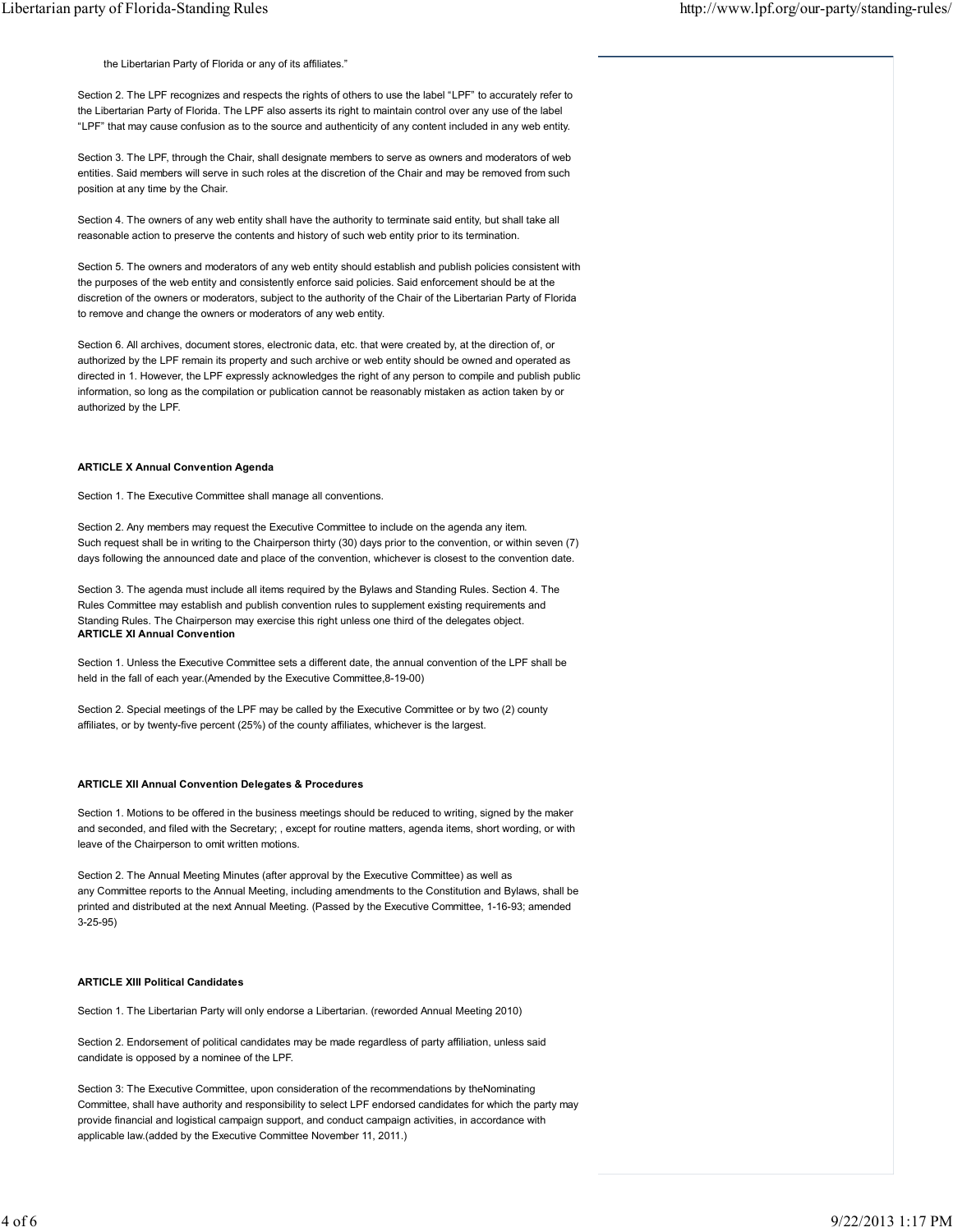Ī

| LPF sub-committees may conduct business in closed Facebook groups with access granted to all members of<br>that committee and others at the discretion of the Committee Chair (added April 21, 2013)<br><b>ARTICLE XV Amendments To the Standing Rules</b><br>Section 1. Adoption of the Standing Rules will be consistent with the adoption of the Constitution. |                     |            |        |                   |                   |
|-------------------------------------------------------------------------------------------------------------------------------------------------------------------------------------------------------------------------------------------------------------------------------------------------------------------------------------------------------------------|---------------------|------------|--------|-------------------|-------------------|
|                                                                                                                                                                                                                                                                                                                                                                   |                     |            |        |                   |                   |
| or by two-thirds vote of the Executive Committee.                                                                                                                                                                                                                                                                                                                 |                     |            |        |                   |                   |
|                                                                                                                                                                                                                                                                                                                                                                   |                     |            |        |                   |                   |
|                                                                                                                                                                                                                                                                                                                                                                   |                     |            |        |                   |                   |
|                                                                                                                                                                                                                                                                                                                                                                   |                     | THE ISSUES | LATEST | <b>CANDIDATES</b> | <b>CONTACT US</b> |
| <b>OUR PARTY</b>                                                                                                                                                                                                                                                                                                                                                  | <b>GET INVOLVED</b> |            |        |                   |                   |
| <b>HOME</b>                                                                                                                                                                                                                                                                                                                                                       |                     |            |        |                   |                   |
|                                                                                                                                                                                                                                                                                                                                                                   |                     |            |        |                   |                   |